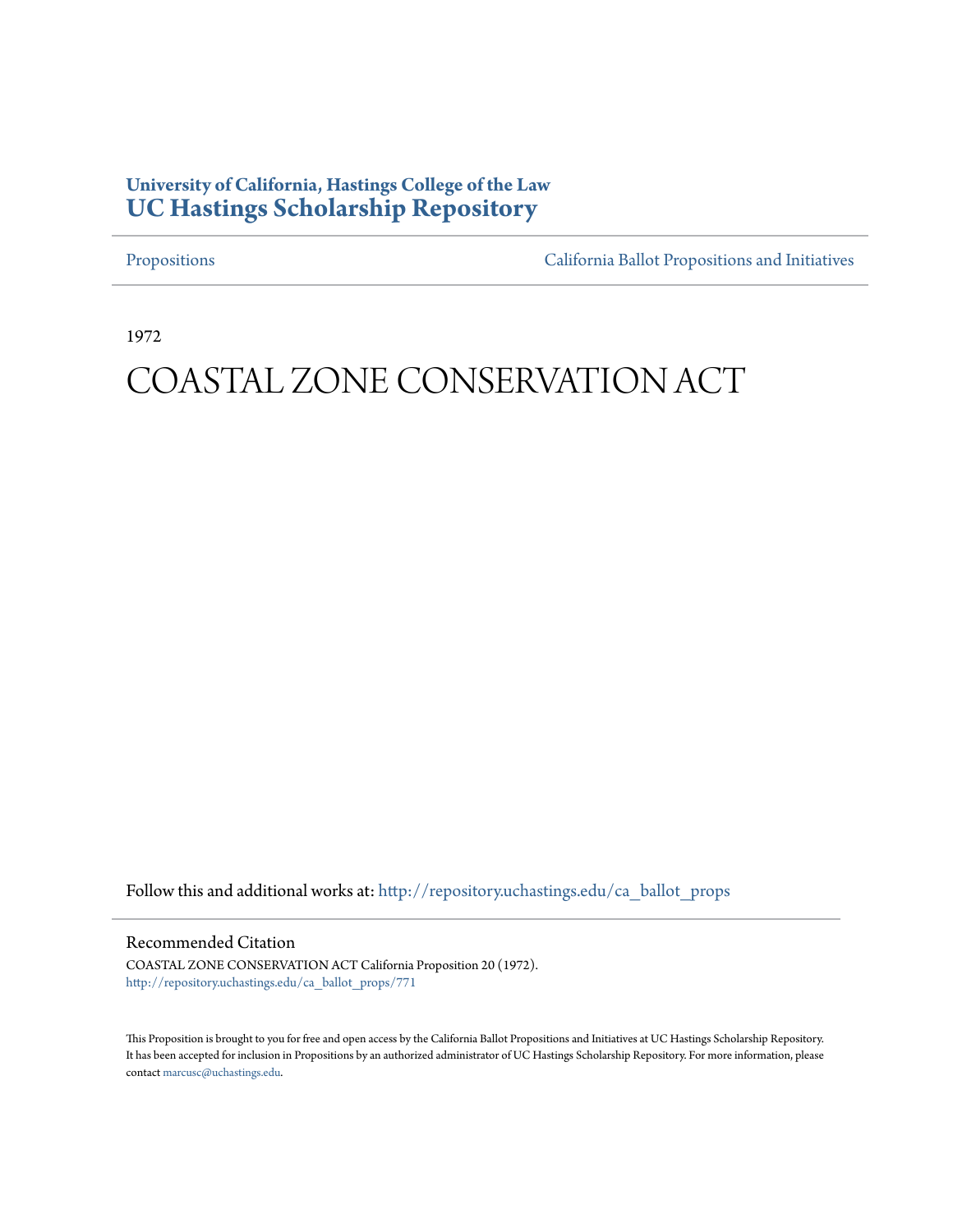jects did not evidence any deterioration of ntal or social functioning which could be .'ibuted solely to marijuana use."

Marijuana users in America include middle-aged legislators, housewives, businessmen and policemen. These people are not criminals and the law should recognize that reality.

Help yourself, help police, and reduce drug abuse. VOTE YES.

JOEL FORT, M.D. Public Health Specialist and Criminologist; former Consultant on Drug Abuse for the World Health Organization MARY JANE FERNANDEZ Educator GORDON S. BROWNELL, J.D,

Former Member of White House Staff (1969-1970)

COASTAL ZONE CONSERVATION ACT. Initiative. Creates State Coastal Zone Conservation Commission and six regional commissions. Sets criteria for and requires submission of plan to Legislature for preservation, protection, restoration and enhancement of environment and ecology of coastal zone, as defined. Establishes permit area within coastal zone as the area between the seaward limits of state jurisdiction and 1000 yards landward from the **20** mean high tide line, subject to specified exceptions. Prohibits any development within permit area without permit by state or regional commission. Prescribes standards for issuance or denial of permits. Act terminates after 1976. This measure appropriates five million dollars (\$5,000,000) for the period 1973 to 1976. Financial impact: Cost to state of \$1,250,000 per year plus undeterminable local government administrative costs.

#### (For Full Text of Measure, See Page 27, Part U)

General Analysis by the Legislative Counsel

A "Yes" vote on this initiative statute is a vote to create the California Coastal Zone Conservation Commission and six regional mmissions; to regulate, through permits

aed by the regional commissions, development within a portion of the coastal zone (as defined) ; and to provide for the submission of a California Coastal Zone Conservation Plan to the Legislature for its adoption and implementation. The statute would terminate on the 91st day after final adjournment of the 1976 Regular Session of the Legislature.

A "No" vote is a vote against adopting the measure.

For further details, see below.

#### Detailed Analysis by the Legislative Counsel

This initiative statute would enact the "California Coastal Zone Conservation Act of 1972." The principal provisions of the act would:

1. Create the California Coastal Zone Conservation Commission and six regional commissions. The regional commissions would be composed of members of the boards of supervisors, city councilmen, and members of regional agencies, plus an equal number of knowledgeable members of the public, The state commission would consist of a representative from each of the regional commissions, plus an equal number of knowledge- '>Ie members of the public.

3. Require the state commission to submit \_J the Legislature, by December 1, 1975, a California Coastal Zone Conservation Plan based on studies of all factors that signifi-

*(Continued on page* 52, *column 1)* 

#### Cost Analysis by the Legislative Analyst

This initiative declares that the California coastline is a distinct and valuable resource and it is state policy to preserve, protect and, where possible, restore the natural and scenic resources of the coastal zone for present and succeeding generations. The coastal zone generally includes the land and water area extending seaward about three miles and inland to the highest elevation of the nearest coastal range. In Los Angeles, Orange and San Diego Counties the inland boundary can be no more than five miles.

The initiative would create one state and six regional commissions to:

- 1. Study the coastal zone and its resources,
- 2. Prepare a state plan for its orderly, long-range conservation and management, and
- 3. Regulate development by a permit system while the plan is being prepared.

The commissions begin February 1973, They must adopt the plan by December 1975 and terminate after adjournment of the 1976 Legislature which presumably would establish a permanent commission based on the plan. Commission membership would be balanced between local government officials and state appointed members.

The initiative requires the commission to study a broad range of subjects pertaining to the coastal zone. The final plan must include recommendations on:

1. Ecological planning principles and assumptions for determining suitability and extent of development.

2. Land use.

*(Continued on page* 52, *column 2)* 

 $-51-$ 

YES NO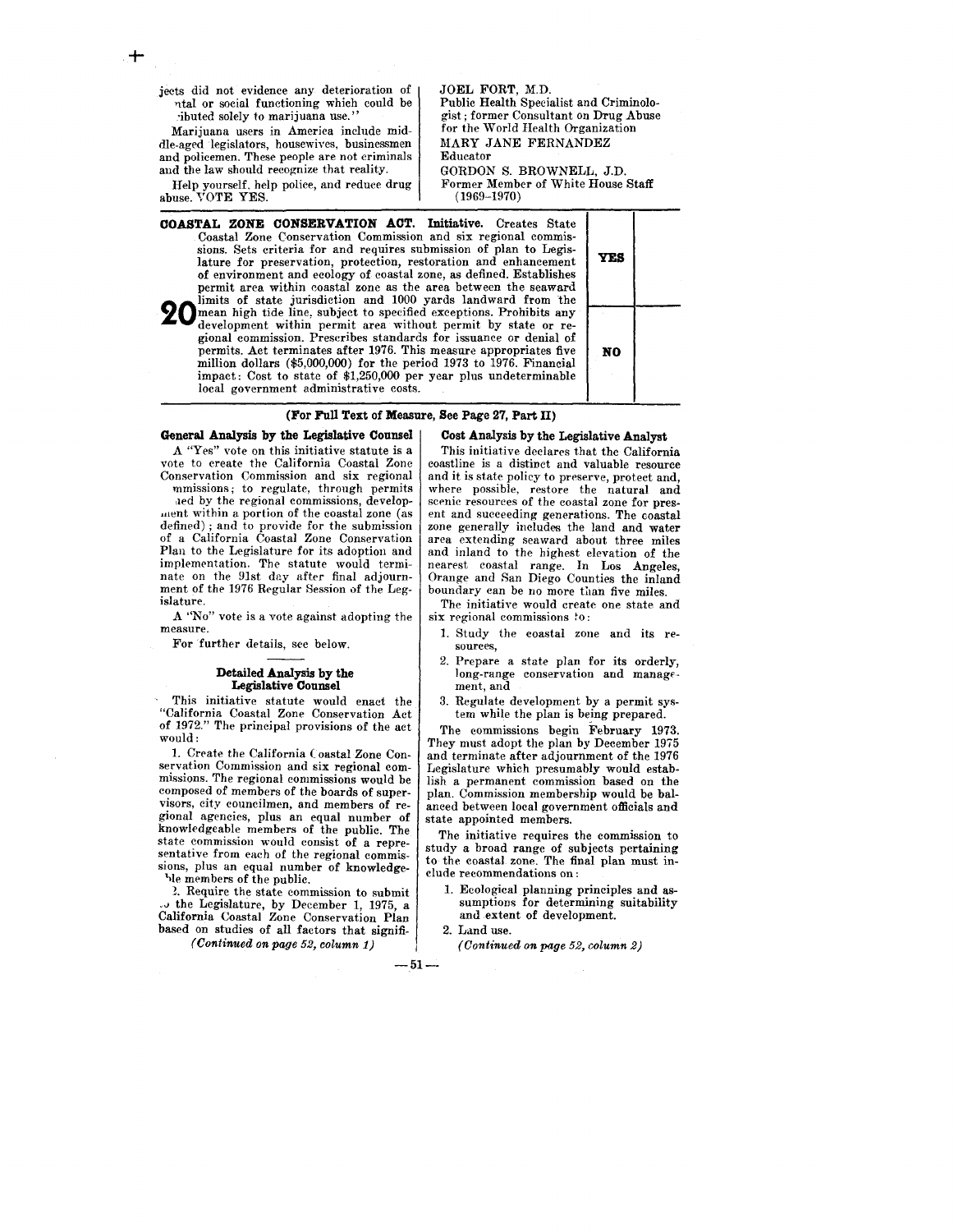### **Detailed Analyaia by the Legislative Counsel**

*(Continued from page* 51, *column 1)*  cantly affect the "coastal zone," generally defined as land and water area extending seaward to the outer limit of the state jurisdiction and inland to the highest elevation of the nearest coastal mountain range.

3. Require each regional commission, in cooperation with appropriate local agencies, to make recommendations to the state com- mission relevant to the coastal zone plan by April 1, 1975.

4. Beginning February 1, 1973, require a permit from a regional commission for any proposed development (with specified exemptions) within the "permit area," defined, generally, as that portion of the coastal zone lying between the seaward limit of the jurisdiction of the state and 1,000 yards landward from the mean high tide line, subject to various exceptions. Provision is made for appeals to the state eommission and to the courts.

5. Define "development" to include the following activities when conducted on land or in or under water:

(a) Placement or erection of any solid material or structure.

(b) Discharge or disposal of any dredged material or of any gaseous, liquid, solid, or thermal waste.

(c) Grading, removing, dredging, mining, or extraction of any materials.

(d) Change in the density or intensity of. use of land, including, but not limited to, subdivision of land and lot splits.

(e) Change in the intensity of use of water, ecology related thereto, or aecess thereto.

(f) Construction, reconstruction, demolition, or alteration of the size of any structure, including any facility of any private, public, or municipal utility.

(g) Removal or logg:ng of major vegetation.

6. Provide criminal penalties for violation of provisions relating to conflict of interest and specify civil fines for violation of other provisions of the act.

In addition, the initiative statute would add provisions to :

L Require each county and city to transmit to the state commission a copy of each tentative map of any subdivision located in . the portion of the coastal zone within its jurisdiction.

. 2. Appropriate \$5,000,000 to the state commission to support it and the regional commissions for the fiscal years 1973 to 1976, inclusive.

3. Terminate the initiative statute on the 91st day after final adjournment of the 1976 Regular Session of the Legislature.

4. Authorize the Legislature, by two-thirds vote, to amend the initiative statute "in order to better achieve the objectives" of the statute.

## **Cost Analysis by the Legislative Analyst**

*(Continued from page* 51, *column 2)* 

- 3. Transportation.
- 4, Public access.
- 5. Recreation.
- 6. Public services and facilities including a powerplant siting study.
- 7. Ocean mineral and living resources.
- 8. Maximum desirable population densities.
- 9. Reservations of land or water for certain uses or prohibited uses.
- 10. Recommendations for governmental policies, powers and agencies to policies, powers and implement the plan.

The regional commissions, cooperating with local agencies, prepare plan recommendations to the state commission, which shall prepare and adopt the plan for submission to the Governor and Legislature.

During the four years the initiative would be in effect, new developments by any person or state or local agency in the permit area of the coastal zone would be severely restricted. The permit area includes generally the sea and 1,000 yards inland but excluding area under the San Francisco Bay Conservation and Development Commission. Certain urban land areas may also be excluded. No development permit shall be issued unless the regional commission, or the state commiss on appeal. has found that the developme

will not have any substantial adverse environmental or ecological effect and will be consistent with objectives of the initiative which specify orderly, balanced preservation and utilization of coastal zone resources, maintenance of quality of the coastal zone environment, avoidance of irreversible commitments and other stated considerations.

The Legislature may amend the initiative by a two-thirds vote to achieve the objectives of the measure.

The direct state cost is \$5 million appropriated to support the commission through 1976 from a fund created in 1971 with \$40 million of the one-time revenue from withholding state personal income taxes.

Although staff and funds for the Comprehensive Ocean Area Plan (COAP) are to be transferred to the commission, no funding was provided for COAP in 1972-73.

The state plan must propose reservation of land or water in the coastal zone for certain uses or prohibition of certain uses. The acquisition of such land would probably be necessary but would require additional legislation. However, stringent application of the permit processes could result in unknown damages from inverse condemnation suits on lands not acquired. Oil and gas extraction would probably be restricted, reducing r enues to the state from extraction and p sibly resulting in damages for loss of oil production.

*(Continued on page* 53, *column 2)* 

 $-52-$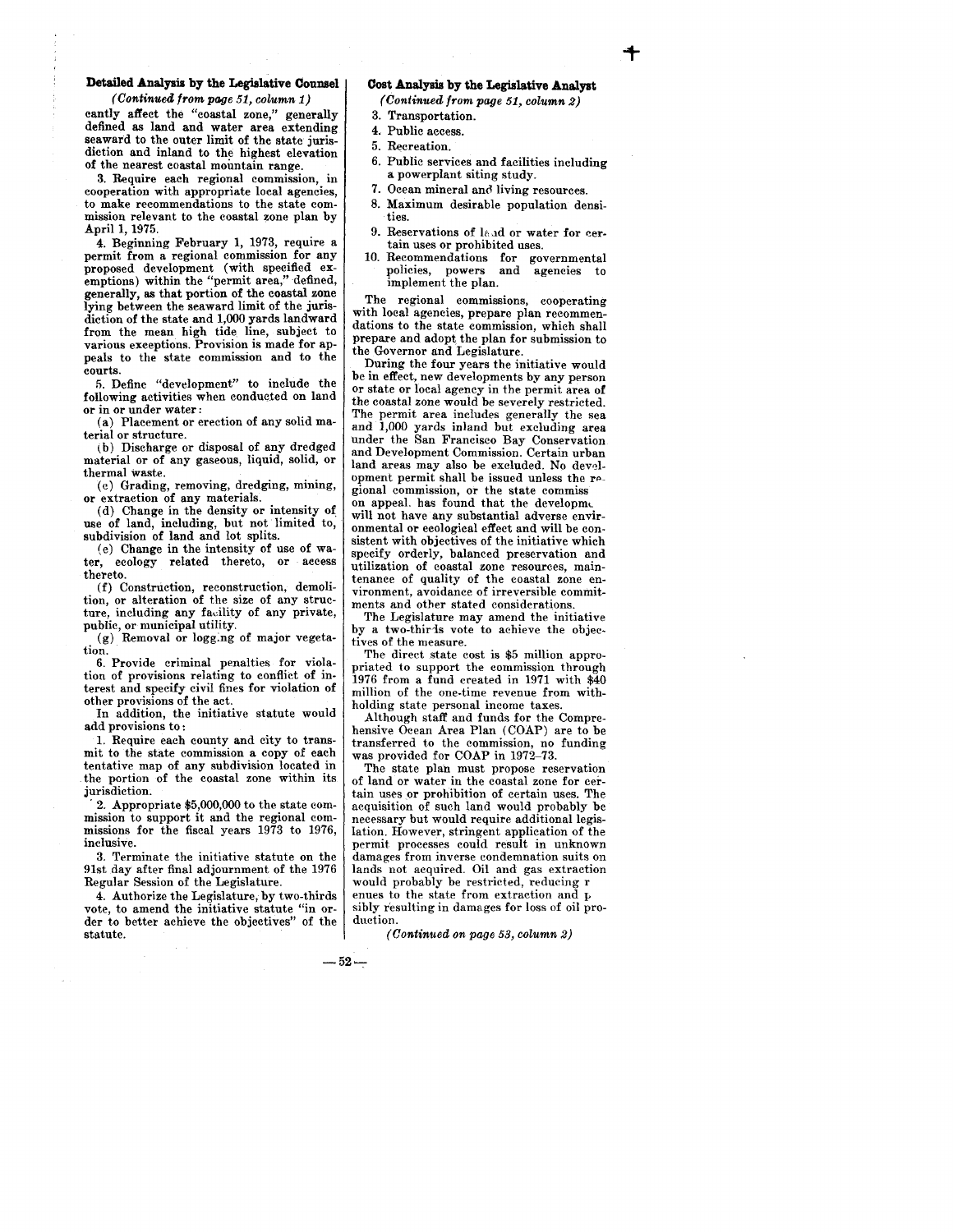Argument in Favor of Proposition 20 ~ave California's beaches and coastline for

\_ people of California, vote YES on this proposition.

## THE PROBLEM

Our coast has been plundered by haphazard development and land speculators. Beaches formerly open for camping, swimming, fishing and picnicking are closed to the public. Campgrounds along the coast are so overcrowded that thousands of Californians are turned away. Fish are poisoned by sewage and industrial waste dumped into the ocean. Duck and other wildlife habitats are buried under streets and vacation homes for the wealthy. Ocean vistas are walled off behind unsightly high rise apartments, office buildings, and billboards. Land speculators bank their profits, post their "no trespassing" signs and leave the small property owner with the burden of increased taxes to pay for streets, sewers, police and fire protection. The coast continues to shrink.

#### THE REASONS FOR THE PROBLEM

Massive construction projects are often approved solely to benefit corporate landowners. We need a coastal plan, but responsibility is fragmented among 45 cities, 15 counties and dozens of government agencies without the resources to evaluate and prevent develop-

'nts whose destructive effects may overlap al boundaries.

THE SOLUTION?

Your YES vote!

YOUR YES VOTE WILL:

(1) Give the people direct participation in planning. No important decisions will be made until commissions hold public hearings and the eitizen is heard. Coastal commissions are composed in equal number of locally elected officials and citizens representing the public;

(2) Furnish immediate protection of California's beaches from exploitation by the corporate land grab;

(3) Prevent tax increases resulting from irresponsible developments;

(4) Stimulate growth of the \$4.2 billion annual tourist industry and make new jobs; (;)) Stop our beaches from becoming the

exclusive playground of the rich; (6) Bring a runaway construction indus-

try back to the cities where jobs and new homes are needed;

 $(7)$  Use the coast to enrich the life of every Californian;

(8) Prevent conflicts of interest. Tough provisions modeled after federal law will keep coastal commissioners from planning for personal profit.

(9) Develop a fair Statewide Plan for balced development of our coast.

(10) Increase public access to the coast. *(Continued in column 2)* 

## Cost Analysis by the Legislative Analyst

*(Continued frorn page* 52, *column 2)* 

The commission may, in its discretion, require a reasonable filing fee to permit applications and the reimbursement of expenses. Therefore, the revenues received depend on fee schedules established by the commission.

Local agencies would have some additional costs assisting the regional commissions in planning and forwarding applications for permits. There are 15 counties within the coastal zone and an estimated 40 cities. The size of their workload would depend largely on the precise location of permit area boundaries and the exclusion of urban areas as determined by the regional commissions. Deferral of developments along the shoreline would also defer local property revenues.

*(Continued from column 1)*  THE SAFEGUARDS:

(1) This act will not impose a moratorium or prohibit any particular kind of building, but ensures that authorized construction will have no substantial adverse environmental effect;

 $(2)$  Homeowners can make minor repairs and improvements (up to \$7,500) without any more permits than needed now;

(3) The Legislature may amend the act if necessary.

#### YOUR YES VOTE ENACTS A BILL:

(1) Supported by more than 50 Republican and Democratic state legislators;

-(2) Almost identical to legislation killed year after year by lobbyists in Sacramento; (3) Modeled after the San Francisco Bay Conservation and Development Commission

established by the Legislature in 1965, which has operated successfully to plan and manage the San Francisco Bay and its shoreline;

(4) Sponsored by the California Coastal Alliance, a coalition of over 100 civic, labor, professional and conservation organizations.

VOTE YES TO SAVE THE COAST

JOHN V. TUNNEY

United States Senator

DONALD L. GRUNSKY

State Senator

(R-Santa Cruz, Monterey, San Luis

Obispo and San Benito Counties)

BOB MORETTI Assemblyman

Speaker-California State Assembly

Rebuttal to Argument in Favor of

## Proposition 20

The proponents' Argument for Propcsition 20 is a textbook example of circumvention of the facts.

It is filled with such misleading statements as "protection of California's beaches from exploitation by the corporate land grab":

 $-53-$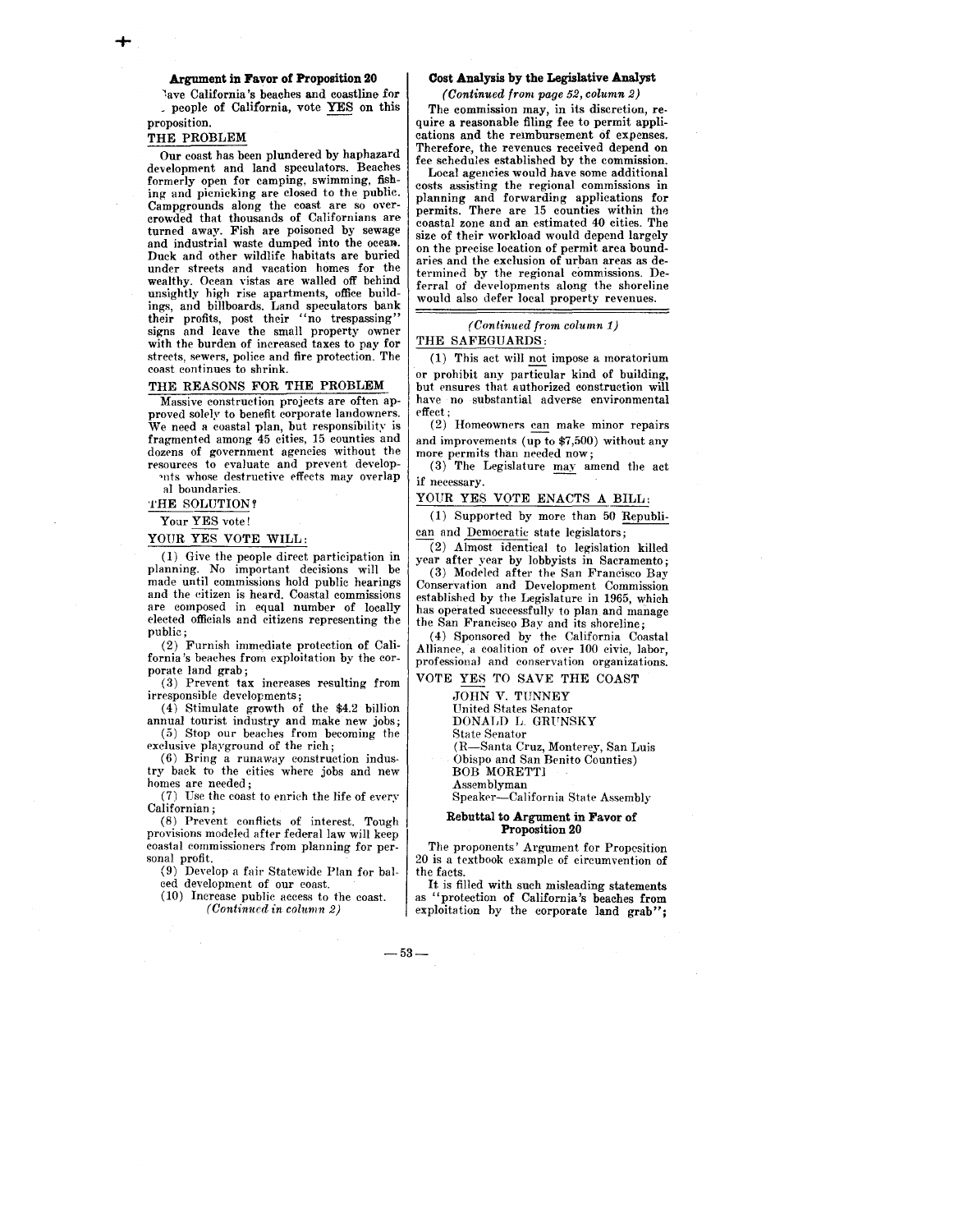The truth is that the only "land grab" is that planned by the proponents of Proposition 20, who have devolved a scheme for appropriating private property without paying for it.

The truth is that Proposition 20 would make beach lands a haven for the rich who have already deveioped "exclusive playgrounds." The foremost motivation of the Initiative's elitist proponents is to preclude the enjoyment of coastal areas by retired and working people.

The truth is that Proposition 20 would, as a practical matter, establish a two to four year moratorium on virtually all building in the coastal area, including development for recreational purposes. The result would be a sharp reduction in land values, assessments and local tax collections which would create a severe economic depression in every one of the 15 coastal counties.

The truth is that people would have no direct participation in planning, which would be the sole prerogative of super-State and regional agencies composed of appointed commissioners.

Proposition 20 is discriminatory legislation and should be roundly defeated so that the people's elected representatives can get on with the job of completing sensible environmental and zoning controls over California's coastline.

> JAMES S. LEE, President State Building and Construction Trades Council of California GEORGE CHRISTOPHER Former Mayor of San Francisco

JOHN J. ROYAL Executive Secretary Treasurer Fishermen's & Allied Workers Union, I.L.W.U.

#### Argument Against Proposition 20

Proposition 20 on the November 7 ballot represents bad government for all Californians. Proposition 20 is bad because it takes government from the hands of the voters.

In the name of coastal protection, Proposition 20 would impose an appointed, not elected, super-government to control the destinies of almost  $3\frac{1}{2}$  million people who live near and over 1 million who work close to our ocean shore.

California's 1,087 mile coastline is not endangered.

The State's official Comprehensive Ocean Area Plan, which has inventoried the total coastal area, shows that  $74\%$  of the land is in open space, 65.1% is undeveloped in any way, and  $54\%$  is already in public ownership.

Proposition 20 is a power grab-and a land grab-by those who would by-pass the de

#### cratic process.

It would substitute for that process the judgment of a vast new bureaucracy and appointive commissioners largely representative of a single purpose point of view.

It is on the ballot because its sponsors have ignored all reasonable efforts by the State, by local government, by labor, by business and civic organizations to develop an orderly land management policy for California through the legislative and regulatory process.

These are the traditional processes and they are working.

A recent State-adopted plan for ocean waste discharges, for example, will cost \$770 million-about \$5.70 a year for every Californian-but the plan was approved in democratic fashion.

Yet the sponsors of Proposition 20 would lock up California's coastline for at least three years, and probably forever.

The results of Proposit on 20 if it should pass include:

-Loss of \$25,750,000 in tax revenues an-<br>nually as values in the coastal zone are reduced and assessments dropped, thus forcing higher taxes on coastal counties, cities and school districts.

-Loss of millions of dollars and thousa' of jobs in needed development projects, j, especially important to racial and economic minorities in the construction industry.

-Delay of needed oceanfront and beach recreational projects because of the measure's disastrous fiscal implications to the State as a whole.

-Loss of local control and local voice in local affairs.

-Threat of increased power shortages and possible brownouts because of delays in construction of new power generating plants.

-Loss of property rights through inverse condemnation without compensation as private land use is denied but properties are not purchased by government.

Even more important if Proposition 20 passes, what's next Y

Will the elitists who would grab our coastline for their own purposes then be after our mountains, our lakes and streams, our farmlands? And at what cost?

Nowhere in the planning principles set forth in Proposition 20 are the words "econ**omy" or "economics" used once.** 

If the people of California want statewide land planning such planning must apply equally to all areas of the State, not just t' coast. The federal government, the Califor Legislature, state and local government  $p_1$ . regulatory agencies are ready to complete the job.

 $-54-$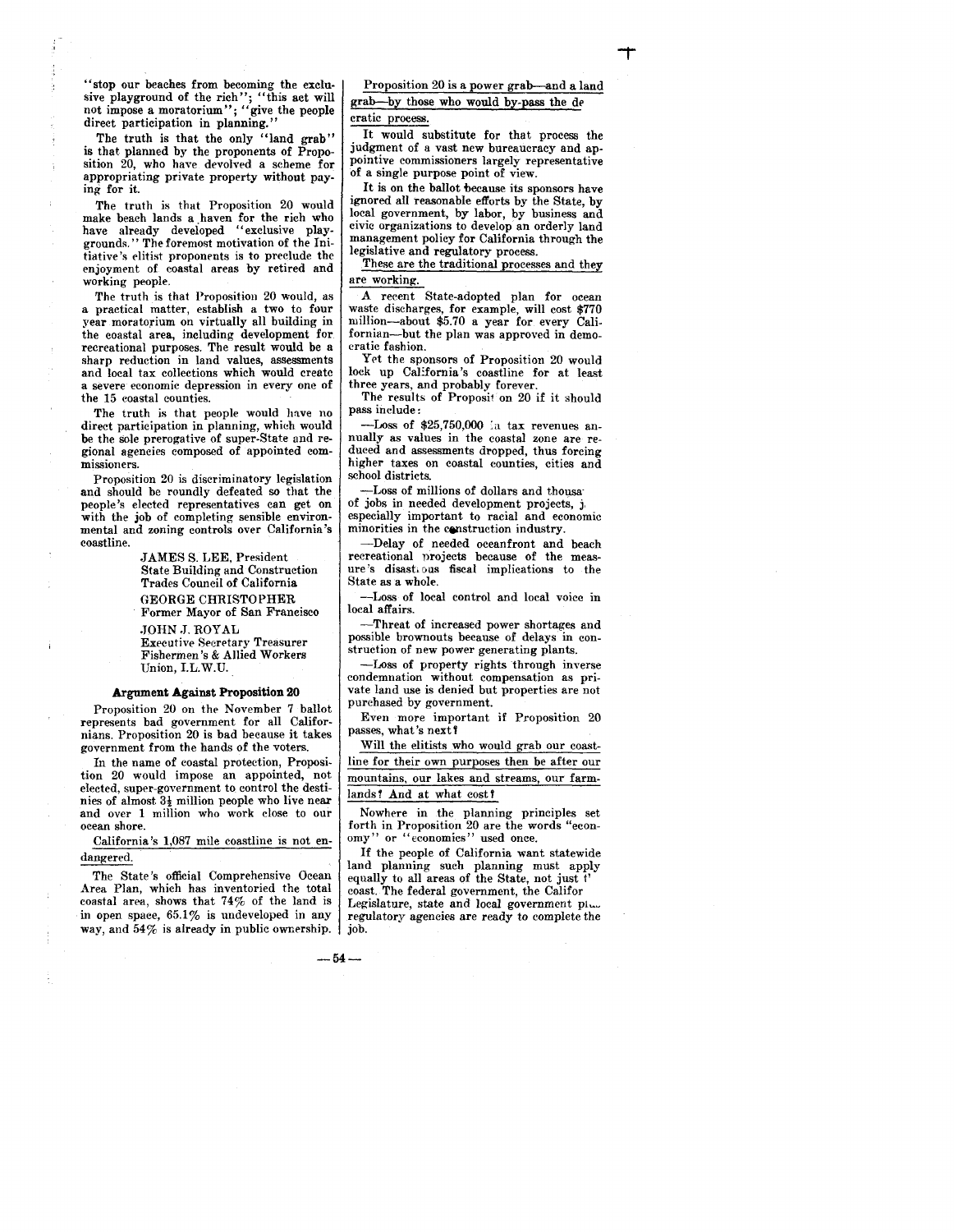Proposition 20 would halt that effort. Ion't lock up California's coastside. Vote NO on Proposition 20.

> JAMES S. LEE, President State Building & Construction Trades Council of California GEORGE CHRISTOPHER

Former Mayor of San Francisco JOHN J. ROYAL Executive Secretary Treasurer

Fishermen's & Allied Workers Union, I.L.W.U.

#### Rebuttal to Argument Against Proposition 20

The real opponents of the Coastline Initiative-the oil industry, real estate speculators and developers, and the utilities-are primarily concerned with profits, not the public interest. Their arguments are simply not true.

• Every government study, every scientific report, every trip to the beach proves that our beaches ARE endangered.

• The public has been denied access to hundreds of miles of beaches and publicly owned tidelands by freeways, private clubs, residential and industrial developments.

• Two-thirds of California's estuaries and 'Uly of our beaches have been destroyed.

, Of California's 1072 miles of coast, 659 are privately owned; of the 413 miles pub-

licly owned, only 252 are available for public

\* Proposition 20 represents an open beach and public access policy for Californians now locked out from swimming, beach recreation, surf-fishing and skin diving.

The initiative process, the essence of democracy, gives the people this opportunity to enact themselves what unresponsive government has for years refused to do.

• Proposition 20 contains NO prohibition on the construction of power plants. Rather, it offers a sensible plan to determine wherenot if—new plants may be built.<br>
\* One-half the membership of the six coast-

al commissions will be locally elected officials.

• The opponents claim revenue and job losses. These scare tactics have no basis in fact.

• Many labor unions, including the ILWU, Northern and Southern District Councils, are on record in support of the Coastline Initiative.

Vote YES on Proposition 20.

JOHN V. TUNNEY United States Senator DONALD L. GRUNSKY State Senator (R-Santa Cruz, Monterey, San Luis Obispo and San Benito Counties) BOB MORETTI Assemblyman Speaker-California State Assembly

**ASSIGNMENT OF STUDENTS TO SCHOOLS. Initiative.** Add section to Education Code providing: "No public school student shall, because of his race, creed, or color, be assigned to or be required to  $\begin{bmatrix} Y & S \end{bmatrix}$ attend a particular school." Repeals section eatablishing policy **21** that racial and ethnic imbalance in pupil enrollment in public schools shall be prevented and eliminated. Repeals section which (1) establishes factors for consideration in preventing or eliminating racial or ethnic i schools shall be prevented and eliminated. Repeals section which school districts to report numbers and percentages of racial and ethnic groups in each school; and (3) requires districts to develop plans to remedy imbalances. Financial impact: None.

#### (For Full Text of Measure, See Page 33, Part II)

General Analysis by the Legislative Counsel

A "Yes" vote on this initiative statute isa vote to prohibit any public school student from being assigned to a particular school because of his race, creed, or color; and to repeal the existing statutes and void the existing regulations of the State Board of Education which declare the state policy of preventing and eliminating racial and ethnic imbalance in pupil enrollment and which make provision for carrying out such policy.

<\. "No" vote is a vote against enactment <sup>~</sup>the initiative act.

For further details, see below.

*(Detailed analysis on page* 56, *column 1)* 

Cost Analysis by the Legislative Analyst Existing law requires school districts to

(1) submit statistics to the State Departmerit of Education regarding the racial and ethnic makeup of school populations in each school, (2) study and consider plans for alternate pupil distributions if the State Department of Education finds that the percentage of pupils of one or more racial or ethnic groups differs significantly from the districtwide percentage, and (3) submit a report of alternate plans and a schedule of implementation to the State Department of Education for acceptance or rejection. The State Board of Education is directed to adopt rules and regulations to implement the above requirements.

*(Continued on page* 56, *column 2)* 

-55-

| <b>YES</b> | ï |
|------------|---|
| NO         |   |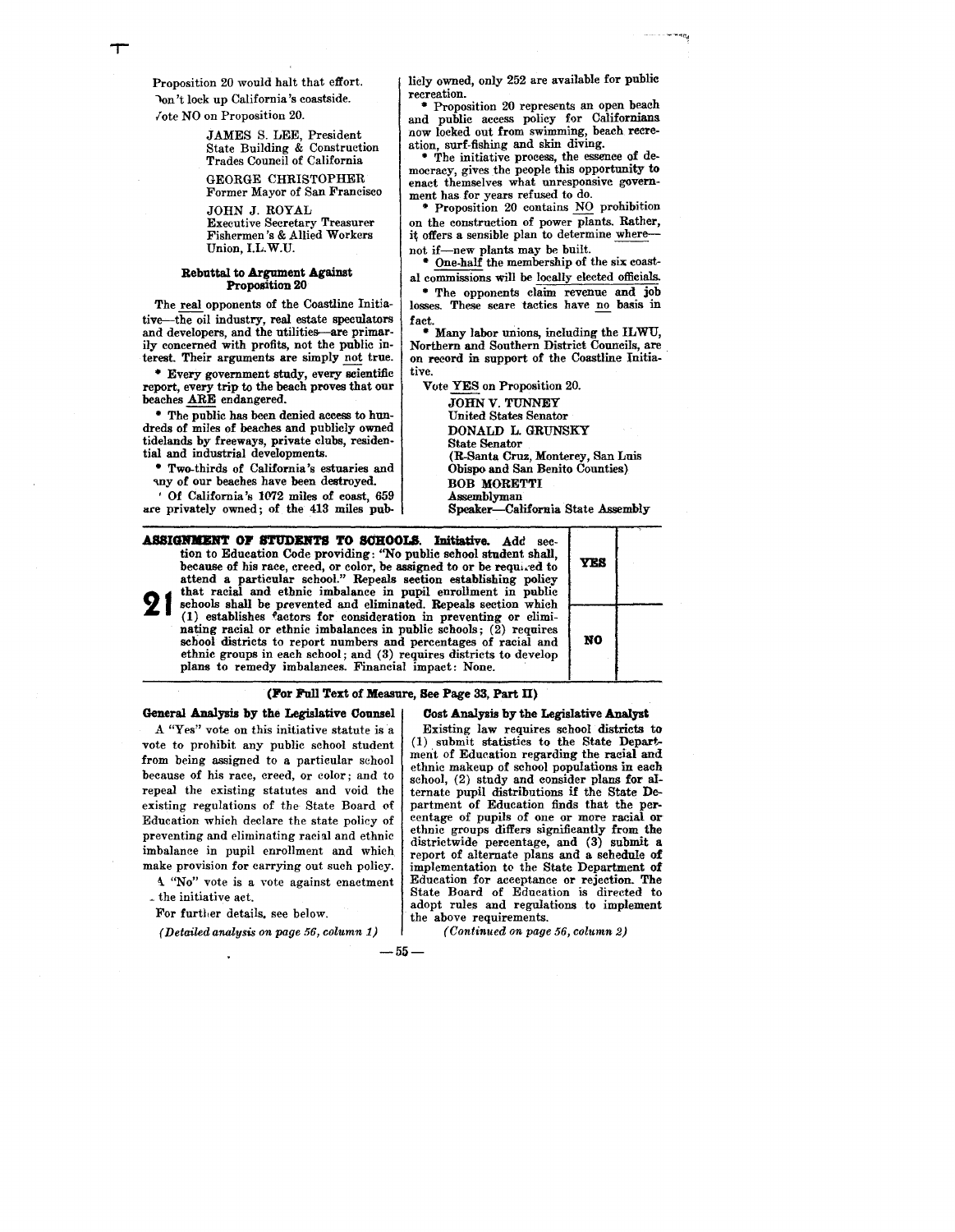313.55. In any action brought pursuant to the provisions of this chapter, the district ney is not required to file any bond be-• ;he issuance of an injunction order provided for by this chapter, is not liable for costs, and is not liable for damages sustained by reason of the injunction order in cases where judgment is rendered in favur of the person, firm, or corporation sought to be enjoined. \

*313.56. U* any provision of this chapter circumstance is held invalid, such invalidity shall not affect other provisions or applications of this chapter which can be given effect without the invalid provision or application, and to this end the provisions of this chapter are declared to be severable.

| <b>MARIJUANA.</b> Initiative. Removes state penalties for personal use.<br>Proposes a statute which would provide that no person eighteen<br>years or older shall be punished criminally or denied any right<br>or privilege because of his planting, cultivating, harvesting, dry-<br>ing, processing, otherwise preparing, transporting, possessing or<br>using marijuana. Does not repeal existing, or limit future, legis-<br>lation prohibiting persons under the influence of marijuana from<br>engaging in conduct that endangers others. Financial impact:<br>None. |  |  |
|-----------------------------------------------------------------------------------------------------------------------------------------------------------------------------------------------------------------------------------------------------------------------------------------------------------------------------------------------------------------------------------------------------------------------------------------------------------------------------------------------------------------------------------------------------------------------------|--|--|
|                                                                                                                                                                                                                                                                                                                                                                                                                                                                                                                                                                             |  |  |

(This Initiative Measure proposes to add a section to the Health and Safety Code. It does not amend any existing law. Therefore, its provisions are printed in BOLD-FACE TYPE to indicate that they are NEW.)

lege, by reason of such person's planting, cultivating, harvesting, drying, processing, otherwise preparing, transporting, or pos-<br>sessing marijuana for personal use, or by

PROPOSED SEOTION 11530.2, HEALTH AND SAFETY OODE.

#### SEOTION 11530.2

ŧ

(1) No person in the State of Oalifornia. vears of age or older shall be punished inally, or be denied any right or privi-

reason of that use.<br>
(2) This provision shall in no way be con-<br>
strued to repeal existing legislation, or limit the enactment of future legislation, prohibiting persons under the influence of marijuana from engaging in conduct that endangers others.

OOASTAL ZONE OONSERVATION AOT. Initiative. Creates State Coastal Zone Conservation Commission and six regional commissions. Sets criteria for and requires submission of plan to Legislature for preservation, protection, restoration and enhancement of environment and ecology of coastal zone, as defined. Establishes permit area within coastal zone as the area between the seaward YES 20 mean high tide line, subject to specified exceptions. Prohibits any development within permit area without permit by state or regional commission. Prescribes standards for issuance or denial of permits. Act terminates after 1976. This measure appropriates five million dollars (\$5,000,000) for the period 1973 to 1976. Financial impact: Cost to state of \$1,250,000 per year plus undeterminable local government administrative costs. NO

(This Initiativ· Measure proposes to add and repeal a division of the Public Resources Code and add and repeal a section of the Business and Professions Code. It does not amend any existing law; therefore, its provisions are printed in BOLDFAOE TYPE to indicate that they are NEW.)

#### PROPOSED LAW

Section 1. Division 18 (commencing with Section 27000) is added to the Public Resources Oode, to read:

~'VISION 1.8. CALIFORNIA OOASTAL NE CONSERVATION COMMISSION

UHAPTER 1. GENERAL PROVISIONS AND FINDINGS AND DECLARATIONS OF POLIOY

27000. This division may be cited as the Oalifornia Ooastal Zone Conservation Act of 1972.

27001. The people of the State of Oalifornia hereby find and declare that the Oalifornia coastal zone is a distinct and valuable natural resource belonging to all the people and existing as a delicately balanced ecosystem; that the permanent protection of the remaining natural and scenic resources of the coastal zone is a paramount concern to present and future residents of the state and nation; that in order to promote the public safety, health, and welfare, and to protect public and private property, wildlife, marine fisheries, and other ocean resources, and the natural environment, it is necessary to pre-

 $-27-$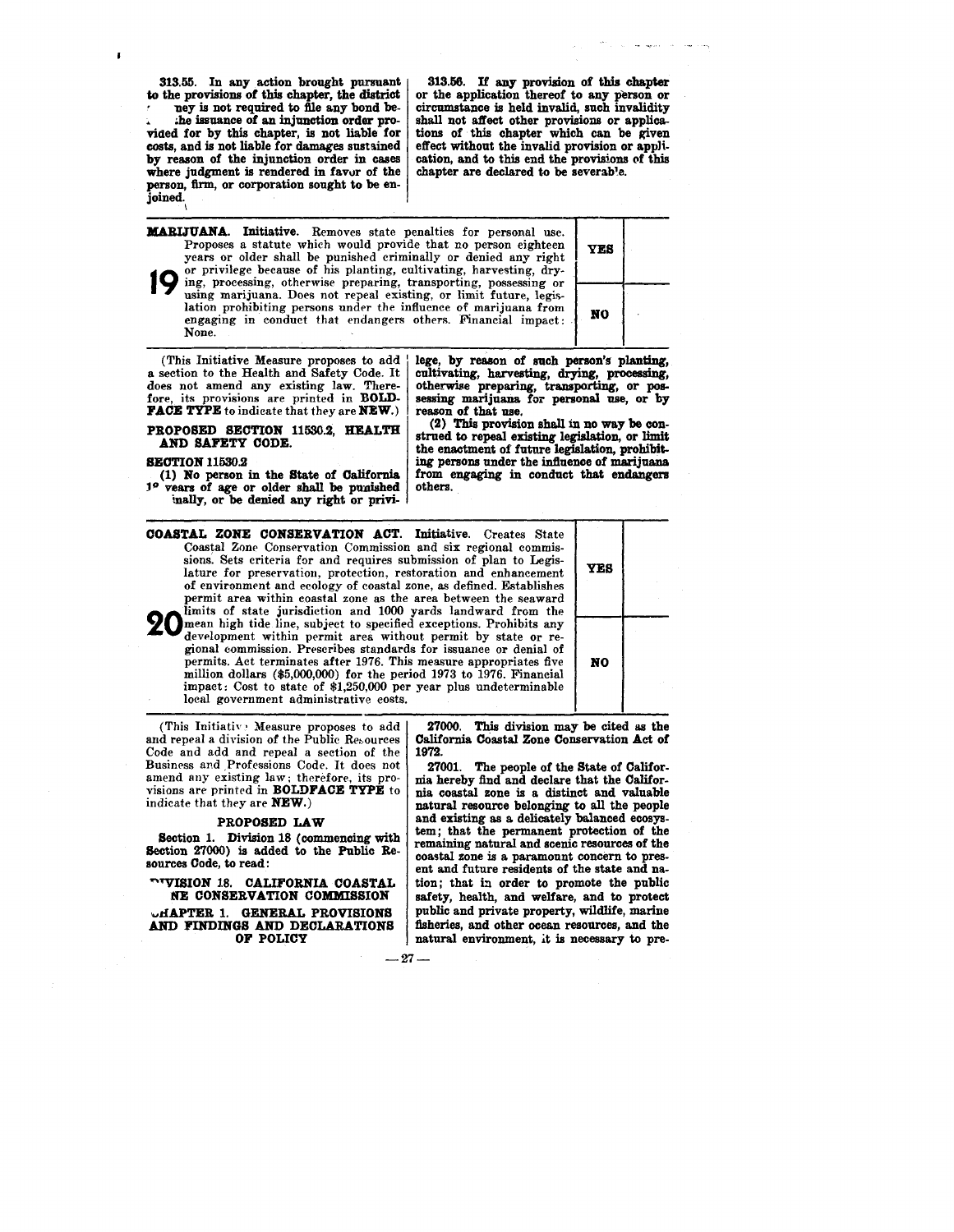serve the ecological balance of the coastal zone and prevent its further deterioration and destruction; that it is the policy of the state to preserve, protect, and, where possible, to restore the resources of the coastal zone for the enjoyment of the current and succeeding generations; and that to protect the coastal zone it is necessary:

(a) To study the coastal zone to determine the ecological planning principles and as-<br>sumptions needed to ensure conservation of<br>coastal zone resources.

(b) To prepare, based upon such study and in full consultation with all affected governmental agencies, private interests, and the general public, a comprehensive, coordinated, enforceable plan for the orderly, long-range conservation and management of the na- tural resources of the coastal zone, to be known as the California Coastal Zone Con-

servation Flan.<br>(c) To ensure that any development which occurs in the permit area during the study and planning period will be consistent with the objectives of this division.

(d) To create the California Coastal Zone Conservation Commission, and six regional coastal zone conservation commissions, to implement the provisions of this division.

#### CHAPTER 2. DEFINITIONS

27100. "Coastal zone" means that land and water area of the State of California from the border of the State of Oregon to<br>the border of the Republic of Mexico, extending seaward to the outer limit of the state jurisdiction, including all islands within the jurisdiction of the state, and extending inland to the highest elevation of the nearest coastal mountain range, except that in Los Angeles, Orange, and San Diego Counties, the inland boundary of the coastal zone shall. be the highest elevation of the nearest coastal mountain range or five miles from the mean high tide line, whichever is the shorter distance.

27101. "Coastal zone plan" means the California Coastal Zone Conservation Plan. 27102. (a) "Commission" means the Cali-

fornia coastal zone conservation commission.

gional coastal zone conservation commission.<br>"27103. "Development" means, on land, in

or under water, the placement or erection of any solid material or structure; discharge or disposal of any dredged material or of any gaseous, liquid, solid, or thermal waste; grading, removing, dredging, mining, or extrac-<br>tion of any materials; change in the density<br>or intensity of use of land, including, but not or intensity of use of land, including, but not<br>limited to, subdivision of land pursuant to the Subdivision Map Act and any other division of land, including lot splits; change in the intensity of use of water, ecology related thereto, or of access thereto; construction, reconstruction, demolition, or alteration of the size of any structure, including any facility of any private, public, or municipal Article 1. Creation and Membership of utility, and the removal or logging of major Commissions and Regional Commissions

vegetation. As used in this section, "strueture" includes, but is not limited to, any building, road, pipe, flume, conduit, sir aqueduct, telephone line, and elec power transmission and distribution line.

27104. "Permit area" means that portion of the coastal zone lying between the sea- ward limit of the jurisdiction of the state and 1,000 yards landward from the mean high tide line of the sea subject to the fol-

(a) The area of jurisdiction of the San Francisco Bay Conservation and Development Commission is excluded.

(b) If any portion of any body of water whioh is not subject to tidal action lies within the permit area, the body of water together with a strip of land l,OOO-feet wide surrounding it shall be included.<br>(c) Any urban land area which is (1) a

residential area zoned, stabilized and developed to a density of four or more dwelling units per acre on or before January 1, 1972; or (2) a commercial or industrial area zoned, developed, and stabilised for such use on or before January 1, 1972, may, after public hearing, be excluded by the regional commission at the request of a city or county within which such area is located. An urban land area is "stabilised" if 80 percent of the lots are built upon to the maximum density or intensity of use permitted by the applicable zoning regulations existing on Januarv 1, 1972.<br>Tidal and submerged lands, beaches.

lots immediately adjacent to the inland ex-<br>tent of any beach or of the mean high tide line where there is no beach shall not be ex-<br>cluded.

Orders granting such exclusion shall be no significant change in density, height, or nature of uses occurs.<br>An order granting exclusion may be re-<br>voked at any time by the regional commis-

sion, after public hearing.<br>(d) Each regional commission shall adopt

a map delineating the precise boundaries of the permit area within 60 days after its ftrst meeting and file a copy of such map in the office of the county clerk of each county within its region.

27105. "Person" includes any individual, organization, partnership, and corporation, including any utility and any agency of federal, state, and local government.

27106. "Sea" means the Pacific Ocean and all the harbors, bays, channels, estuaries, salt marshes, sloughs, and other areas subject to tidal action through a connection with the Pacific Ocean, excluding nonestuarine rivers and creeks.

#### CHAPTER 3. CREATION, MEMBER-SHIP, AND POWERS OF COMMISS .AND REGIONAL COMMISSIONS

jor | Commissions and Regional Commissions  $-28-$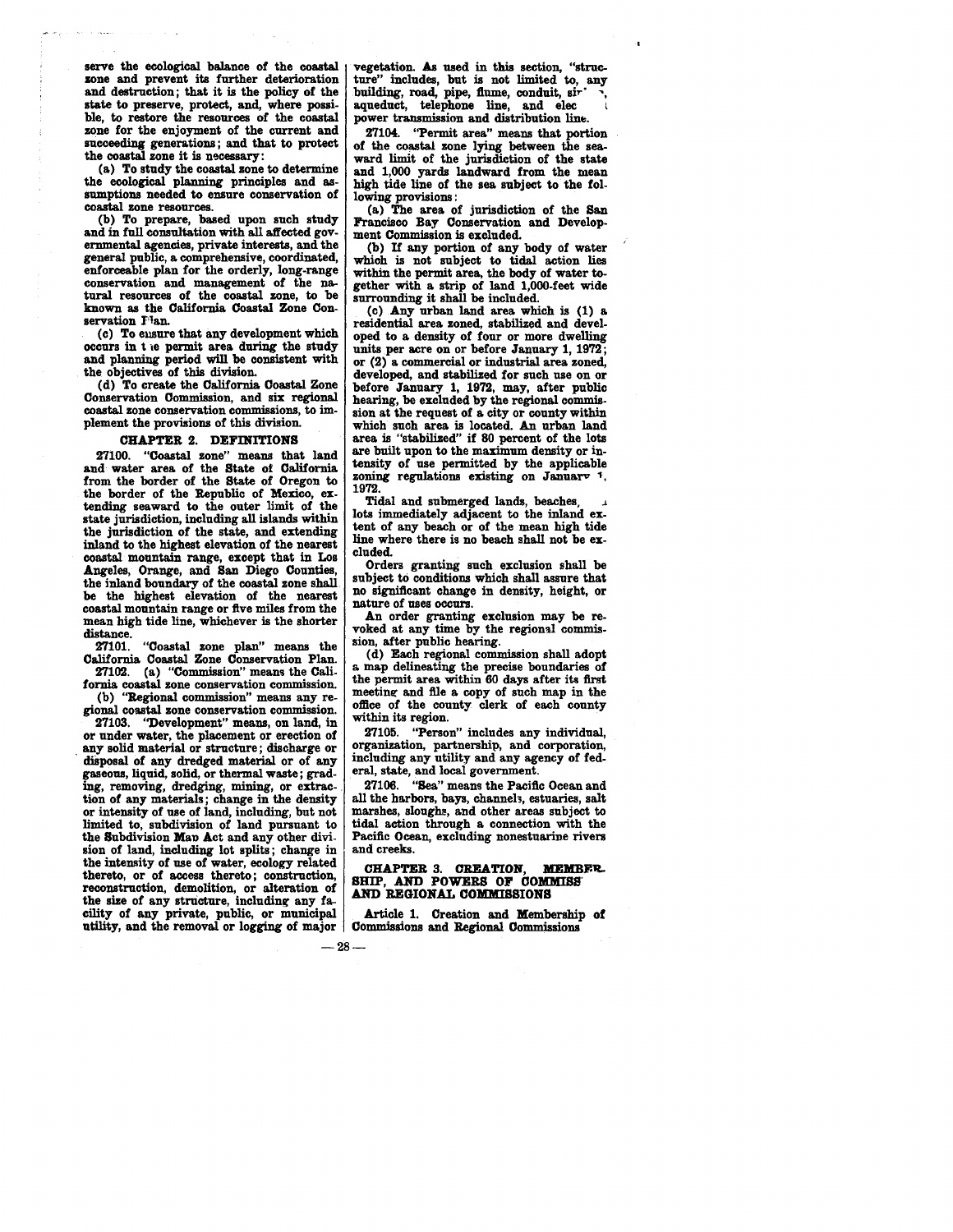27200. The California Coastal Zone Conservation Commission is hereby created and consist of the following members:

'1

, .. ) Six representatives from the regional commissions, selected by each regional com- mission from among its members.

(b) Six representatives of the public who shall not be members of a regional commisskn.

27201. The following six regional com-<br>missions are hereby created:

(a) The North Coast Regional Commission for Del Norte, Humboldt, and Mendocino Counties shall consist of the following members:

(1) One supervisor and one city council- man from each county.

(2) Six representatives of the public.

(b) The North Central Coast Regional Commission for Sonoma, Marin, and San Francisco Counties shall consist of the fol-

lowing members:<br>(1) One supervisor and one city council man from Sonoma County and Marin County.

(2) Two supervisors of the City aad County of San Francisco.

(3) One delegate to the Association of Bay Area Governments.

 $(4)$  Seven representatives of the public.

(c) The Central Coast Regional Commission for San Mateo, Santa Cruz, and Monte-Counties shall consist of the following

.bers:

\1) One supervisor and one city coun<fl- man from each county. (2) One delegate to the Association of

Bay Area Governments. (3) One delegate to the Association of

Monterey Bay Area Governments.

(4) Eight representatives of the public. (d) The South Central Coast Regional Commission for San Luis Obispo, Santa Barbara, and Ventura Counties shall consist of the following members:

(1) One supervisor and one city council- man from each county.

(2) Six representatives of the public. (e) The South Coast Regional Commission for Los Angeles and Orange Counties shall consist of the following members:

(1) One supervisor from each county.

(2) One city councilman from the City of Loa Angeles selected by the president of such city council.

(3) One city councilman from Los Angeles County from a city other than Los Angeles.

(4) One city councilman from Orange County.

(5) One delegate to the Southern California Association of Governments.

(6) Six representatives of the public.<br>'f) The San Diego Coast Regional Comsian for San Diego County, shall consist \_. the following members:

(1) Two supervisors from San Diego County and two city councilmen from San Diego County, at least one of whom shall be from a city which lies within the permit area. (2) One city councilman from the City of

San Diego, selected by the city council of such city.

(3) One member of the San Diego Comprehensive Planning Organisation.

(4) Six representatives of the public. missions and public members of the commission ahall be selected or appointed as follows:

(a) All supervisors, by the board of supervisors on which they sit;

(b) All city councilmen except under subsections (e) (2) and (f) (2), by the city selection committee of their respective coun-<br>ties;

(c) All delegates of regional agencies, by their respective agency;

(d) All public representatives, equally by the Governor, the Senate Rules Committee and the Speaker of the Assembly, provided that the extra member under  $(b)$   $(4)$  and the extra members under (c) (4) shall be appcinted by the Governor, the Senate Rules Committee and the Speaker of the Assembly respectively.

#### Article 2. Organization

27220. Each public member of the com-<br>mission or of a regional commission shall be<br>a person who, as a result of his training, experience, and attainments, is exceptionally well qualified to analyze and interpret environmental trends and information, to appraise resource uses in light of the policies set forth in this division, to be responsive to the scientific, social, esthetic, recreational, and cultural needs of the state. Expertise in conservation, recreation, ecological and physical sciences, planning, and education shall be represented on the commission and re- gional commissions.

27221. Each member of the commission and each regional commission shall be appointed or selected not later than December 31,1972.

Each appointee of the Governor shall be subject to confirmation by the Senate.

27222. In the case of persons qualified for membership because they hold a specified office, such membership ceases when their<br>term of office ceases. Vacancies which occur shall be filled in the same manner in which the original member was selected or appointed.<br>27223. Members shall serve without com-

pensation, but shall be reimbursed for the actual and necessary expenses incurred in the performance of their duties to the extent that reimbursement is not otherwise provided by another public agency. Members who are not employees of other public agencies shall receive fifty dollars (\$50) for each mission or of any regional commission.

 $-29-$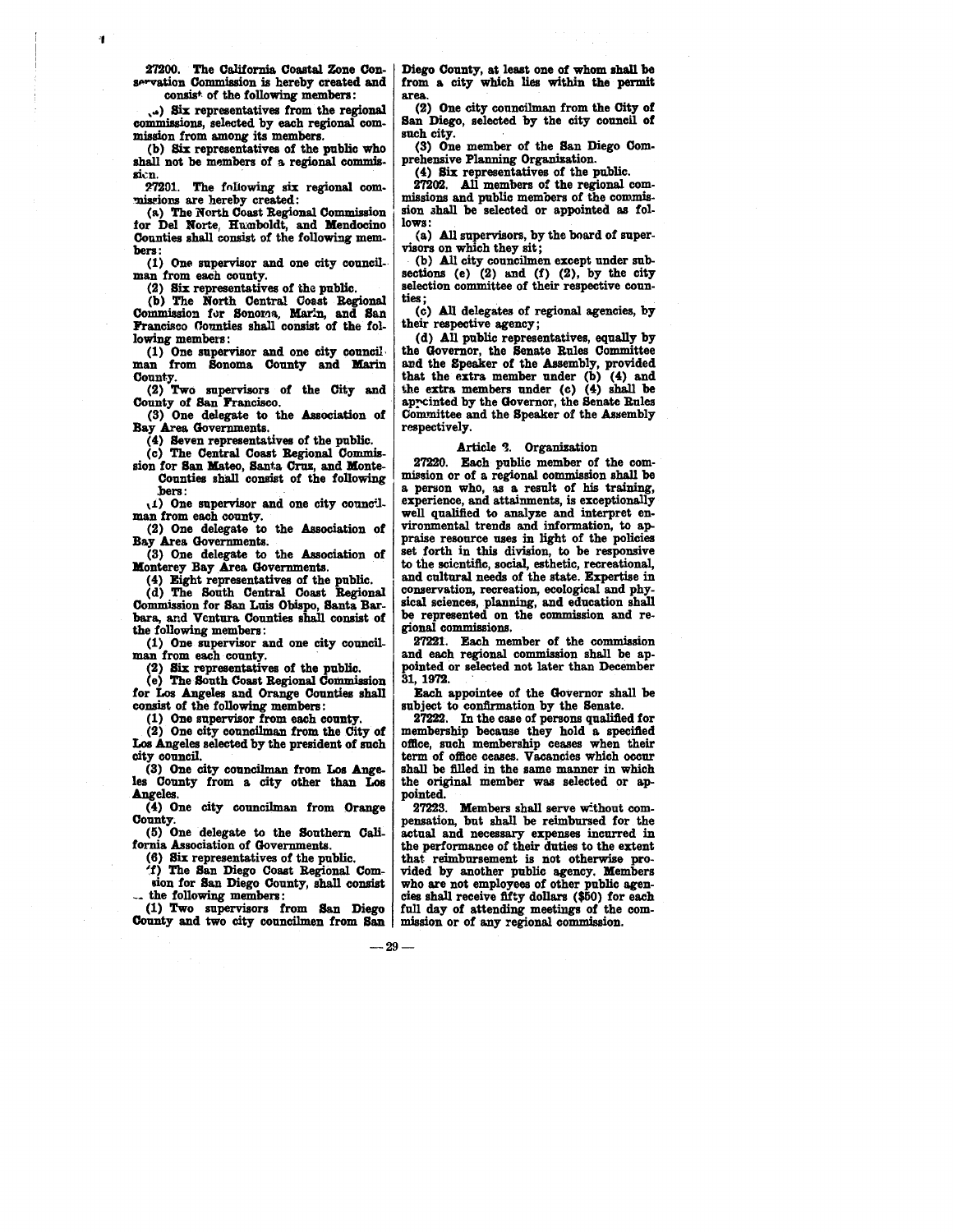27224. The commission and regional com-<br>missions shall meet no less than once a month at a place convenient to the public. Unless otherwise provided in this division, no decision on permit applications or on the adoption of the coastal zone plan or any part thereof shall be made without a prior public hearing. All meetings of the commission and each regional commission shall be open to the public. A majority affirmative vote of the total authorized membership shall be necessary to approve any action required or permitted by this division, unless otherwise provided.

27225. The first meeting of the commission shall be no later than February 15, 1973. The first meeting of the regional commissions shall be no later than February 1, 1973.

27226. The headquarters of the commission shall be within the coastal zone.

Article 2.5. Conflicts of Interest<br>27230. Except as hereinafter provided none of the following persons shall appear or act, in any capacity whatsoever except as a representative of the state, or political subdivision thereof, in connection with any proceeding, hearing, application, request for ruling or other offirial determination, judicial or otherwise, in which the coastal zone plan, or the commission or auy regional com-<br>mission is involved in an official capacity:

(a) Any member or employee of the com-<br>mission or regional commission;

(b) Any former member or employee of the commission or regional commission during the year following termination of such membership or employment;

(c) Any partner, employer. an employee of a member or employee of the commission or any regional commission, when the matter or any regional commission, when the matter<br>in issue is one which is under the official responsibility of such member or employee, or in connection with which such member or employee has acted or is scheduled to act, in any official capacity whatsoever.

27231. No member or employee of the commission or any regional commission shall participate, in any official capacity whatsoever, in any proceeding, hearing, application, request for ruling or other official determination, judicial or otherwise, in which any of the following has a financial interest: the member or employee himself; his spouse; his child; his partner; any organisation in which he is then serving or has, within two years prior to his selection or appointment to or employment by such commission or regional commission, served, in the capacity regional commission, served, in the capacity<br>of officer, director, trustee, partner, em-<br>ployer or employee; any organization within which he is negotiating for or has any arrangement or understanding concerning prospective partnership or employment.

27232. In any case within the coverage of Section 27230, the prohibitions therein contained shall not apply if the person concerned advises the commission in advance

of the nature and oiroumstanoes thereof, including full public disclosure of the facts tion of this article, and obtains from commission a written determination that the contemplated action will not adversely affect the integrity of the commission or any regional commission. Any such determination shall require the affirmative vote of two-thirds of the members of the commission.

27233. Nothing in this artiole shall preclude any member of the commission or any regional commission, who is also a county or otherwise acting upon a matter he has previously acted upon in such designated capacity.<br>27234.

Any person who violates any provision of this article shall, upon conviction, and for each such offense, be subject to a fine of not more than ten thousand dollars fine of not more than ten thousand dollars (\$10,000) or imprisonment in the state prison for not more than two years, or both.

#### Article 3. POWERS AND DUTIES

27240. The commission and each regional commission, may:

(a) Accept grants. contributions, and appropriations;

(b) Contract for any professional services if such work or services cannot satisfactorily be performed by its employees;

(c) Be sued and sue to obtain any ren to restrain violations of this division. '(. request of the commission or any regional commission, the State Attorney General shall provide necessary legal representation.

(d) Adopt any regulations or take any action it deems reasonable and necessary to carry out the provisions of this division, but carry out the provisions of this division, but no regulations shall be adopted without a prior public hearing.

27241. The commission and regional com- missions may request and utilize the advice missions may request and utilize the advice<br>and services of all federal, state, and local<br>agencies. Upon request of a regional commission any federally recognized regional planning agency within its region shall provide staff assistance insofar as its resources-<br>permit.

27242. All elements of the California Comprehensive Ocean Area. Plan, together with all staff and funds appropriated or allocated to it, shall be delivered by the Governor and shall be attached and allocated to the commission at its first meeting.

27243. The commission and each regional commission shall each elect a chairman and appoint an executive director, who shall be exempt from civil service.

# CHAPTER 4. CALIFORNIA. COASTAL ZONE CONSERVATION PLAN

#### Article 1. Generally

27300. The commission shall prep. adopt, and submit to the Legislature for implementation the California Coastal Zone Conservation Plan.

 $-30-$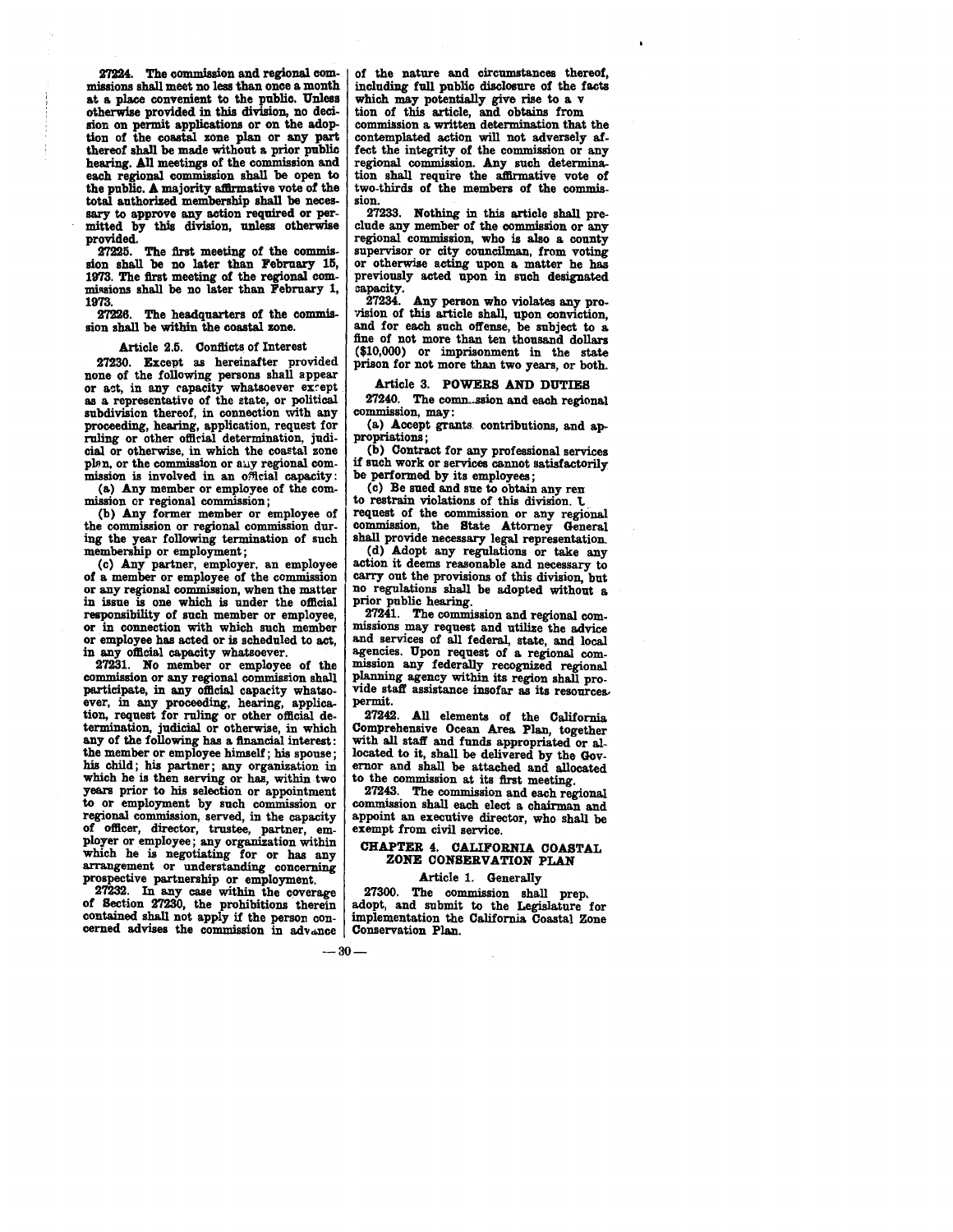27301. The coastal zone plan shall be based upon detailed studies of all the fac-<br>'hat significantly affect the coastal zone.

 $\Omega$ 2. The coastal zone plan shall be con- sistent with all of the following objectives:

(a) The maintenance, restoration, and enhancement of the overall quality of the coastal zone environment, including, but not limited to, its amenities and aesthetic values.

(b) The continued existence of optimum populations of all species of living organisms.

(c) The orderly, balanced utilization and preservation, consistent with sound conservation principles, of all living and nonliving coastal zone resources.

(d) Avoidance of irreversible and irretrievable commitments of coastal zone re- sources.

27303. The coastal zone plan shall con- sist of such maps, text and statements of policies and objectives as the commission determines are necessary.

27304. The plan shall contain at least the following specific components:

(a) A precise, comprehensive definition of the public interest in the coastal zone.

(b) Ecological planning principles and assumptions to be used in determining the suitability and extent of allowable development.

(c) A component which includes the following elements:

-) A land-use element.

) A transportation element.

(3) A conservation element for the preservation and management of the scenic and other natural resources of the coastal zone.

 $(4)$  A public access element for maximum visual and physical use and enjoyment of the coastal zone by the public.

(5) A recreation element.

 $(6)$  A public services and facilities element for the general location, scale, and provision in the least environmentally destructive manner of public services and facilities in the coastal zone. This element shall include a power plant siting study.

 $(7)$  An ocean mineral and living resources element.

 $(8)$  A population element for the establishment of maximum desirable population densities.

(9) An educational or scientific use element.

(d) Reservations of land or water in the coastal zone for certain uses, or the prohibi-

(e) Recommendations for the governmental policies and powers required to implement the coastal zone plan including the organization and authority of the governsume permanent responsibility for its impleatation.

objectives, guidelines, and criteria. for the collection of data., the conduct of studies, and the preparation of local and regional

recommendations for the coastal zone plan. (b) Each regional commission shall, in cooperation with appropriate local agencies, mendations, including recommendations for areas that should be reserved for specific uses or within which specific uses should be prohibited, which it shall, after public hearing in each county within its region, adopt and submit to the commission no later than April 1, 1975.

(c) On or before December 1, 1975, the commission shall adopt the coastal zone plan and submit it to the Legislature for its adoption and implementation:

#### CHAPTER 5. INTERIM PERMIT CONTROL

#### Article 1. General Provisions

27400. On or after February 1, 1973, any person wishing to perform any development within the permit area shall obtain a permit authorizing such development from the regional commission and, if required by law, from any city, county, state, regional or local agency.

Except as provided in Sections 27401 and 27422, no permit shall be issued without the affirmative vote of a majority of the total authorized membership of the regional com- mission, or of the commission on appeal.

27401. No permit shall be issued for any of the following without the affirmative vote of two-thirds of the total authorized membership of the regional commission, or of the commission on appeal:

(a) Dredging, filling, or otherwise altering any bay, estuary, salt marsh, river mouth, slough, or lagoon.

(b) Any development which would reduce the size of any beach or other area usable for public recreation.

(c) Any development which would reduce or impose restrictions upon public access to<br>tidal and submerged lands, beaches and the mean high tideline where there is no beach.

(d) Any development which would substantially interfere with or detract from the line of sight toward the sea from the state highway nearest the coast.

(e) Any development which would adversely affect water quality, existing areas versely affect water quality, existing areas of open water free of visible structures, existing and potential commercial and sport fisheries, or agricultural uses of land which are existing on the effective date of this division.

27402. No permit shall be issued unless the regional commission has first found, both of the following:

(a) That the development will not have any substantial adverse environmental or<br>
27320. (a) The commission shall, within (b) That the development is consistent

27320. (a) The commission shall, within (b) That the development is consistent six months after its first meeting, publish with, the findings and declarations set forth with, the findings and declarations set forth

 $-31-$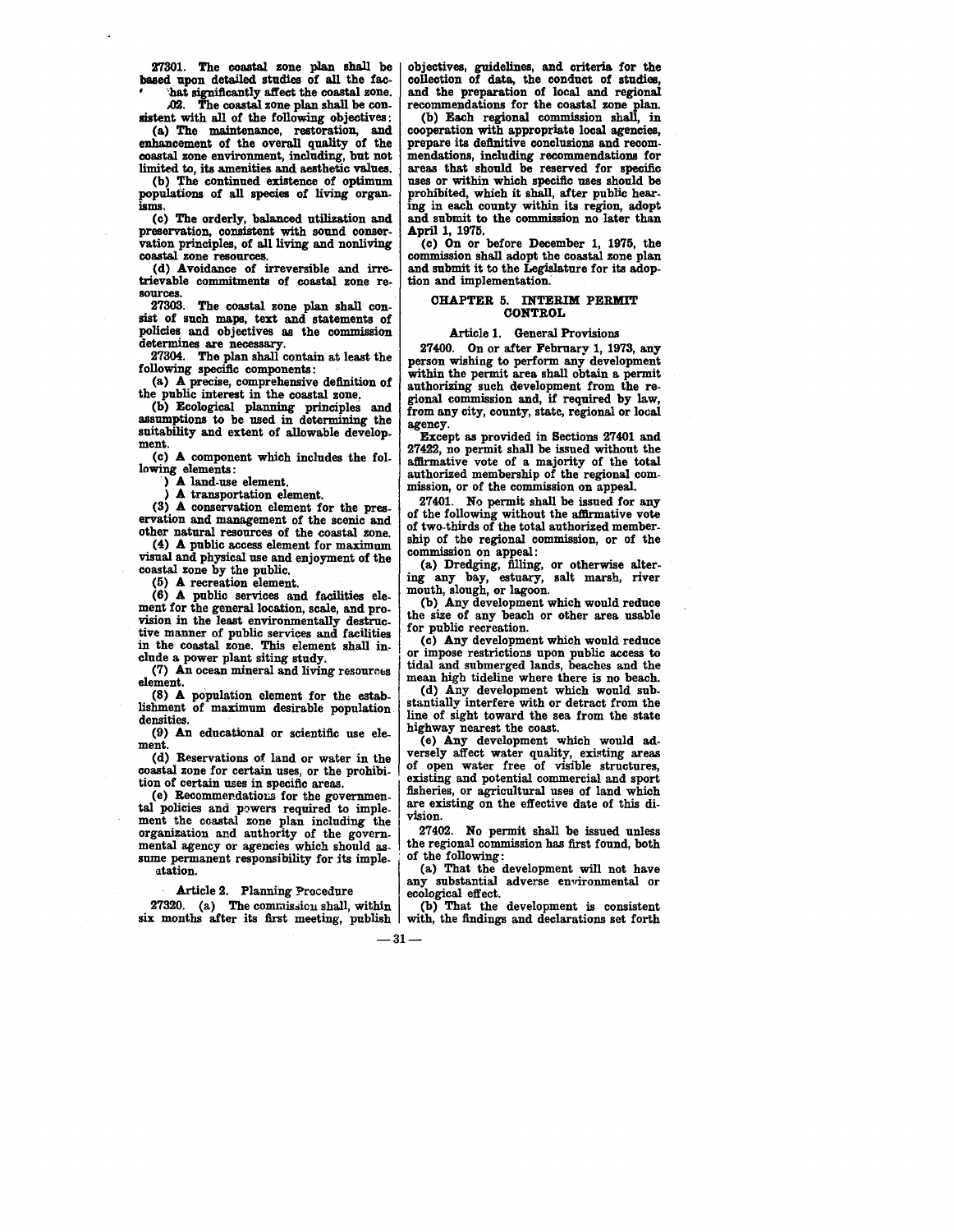in Sections 27001 and with the objectives set forth in Section 2730a.

The applicant shall have the burden of proof on all issues.

27403. All permits shall be subject to reasonable terms and conditions in order to ensure:

(a) Access to publicly owned or used<br>beaches, recreation areas, and natural reserves is increased to the maximum extent possible by appropriate dedication.

(b) Adequate and properly located public recreation areas and wildlife preserves are reserved.

(c) Provisions are made for solid and agement which will ninimize adverse effects upon coastal zone resources.

(d) Alterations to existing land forms and vegetation, and construction of structures resources and minimum danger of floods, landslides, erosion, siltation, or failure in the event of earthquake.

27404. If, prior to the effective date of this division, any city or county has issued a building permit, no person who has obtained a vested right thereunder shall be required to secure a permit from the regional commission; providing that no substantial changes may be made in any such development, except in accordance with the provisions of this division. Any such person shall be deemed to have such vested rights if, prior to April 1, 1972, he has in good faith and in reliance upon the building permit diligently commenced construction and performed substantial work on the development and in-curred substantial liabilities for work and materials necessary therefor. Expenses in-curred in obtaining the enactment of an ordinance in relation to the particular development or the issuance of a permit shall not be deemed liabilities for work or ma- terial.

27405. Notwithstanding any provision in this chapter to the contrary, no permit shall be required for the following types of development:

(a) Repairs and improvements not in ex-<br>ss of seven thousand five hundred dollars (\$7,500) to existing single-family residences; provided, that the commission shall specify by regulation those classes of development which involve a risk of adverse environmental effect and may require that a permit be obtained.

(b) Maintenance dredging of existing navigation channels or moving dredged material from such channels to a disposal area outside the permit area, pursuant to a permit from the United States Army Corps of Engineers.

#### Article 2. Permit Procedure

27420. (a) The commission shall prescribe the procedures for permit applica-tions and their appeal and may require a reasonable filing fee and the reimbursement of expenses.

(b) The regional commission shall written public notice of the nature of proposed development and of the time and place of the public hearing. Such hearing shall be set no less than 21 nor more than 90· days after the date on which the application is filed.

(c) The regional commission shall act upon an application for permit within 60 days after the conclusion of the hearing and such action shall become final after the tenth working day unless an appeal is filed within that time.

27421. Each unit of local government within the permit area shall send a duplicate of each application for a development within the permit area to the regional commission at the time such application for a local permit is filed, and shall advise the regional commission of the granting of any such permit.

27422. The commission shall provide, by regulation, for the issuance of permits by the executive directors without compliance with the procedure specified in this chapter in oases of emergency or for repairs or improvements to existing structures not in excess of twenty-five thousand dollars (\$25,-000) and other developments not in excess of ten thousand dollars (\$10,000). Nonemergency permits shall not be effective until after reasonable public notice and adeq time for the review of such issuance been provided. If any two members of the regional commission so request at the first meeting following the issuance of such permit, such issuance shall not be effective and instead the application shall be set for a public hearing pursuant to the provisions of Section 27420.

27423. (a) An applicant, or any person aggrieved-by approval of a permit by the regional commission may appeal to the com-<br>mission.<br>(b) The commission may affirm, reverse.

or modify the decision of the regional com-<br>mission. If the commission fails to act within 60 days after notice of appeal has been tiled, the regional commission's decision shall be· come final.

(c) The commission may decline to hear appeals that it determines raise no substantial issues. Appeals it hears shall be sched· uled for a de novo public hearing and shall be decided in the same manner and by the same vote as provided for decisions by the regional commissions.

27424. Any person, including an applicant for a permit, aggrieved by the decision or action of the commission or regional com-<br>mission shall have a right to judicial review of such decision or action by filing a petition for a writ of mandate, pursuant to Sect 1084 of the Code of Civil Procedure, wit 60 days after such decision or action has become final.

 $-32-$